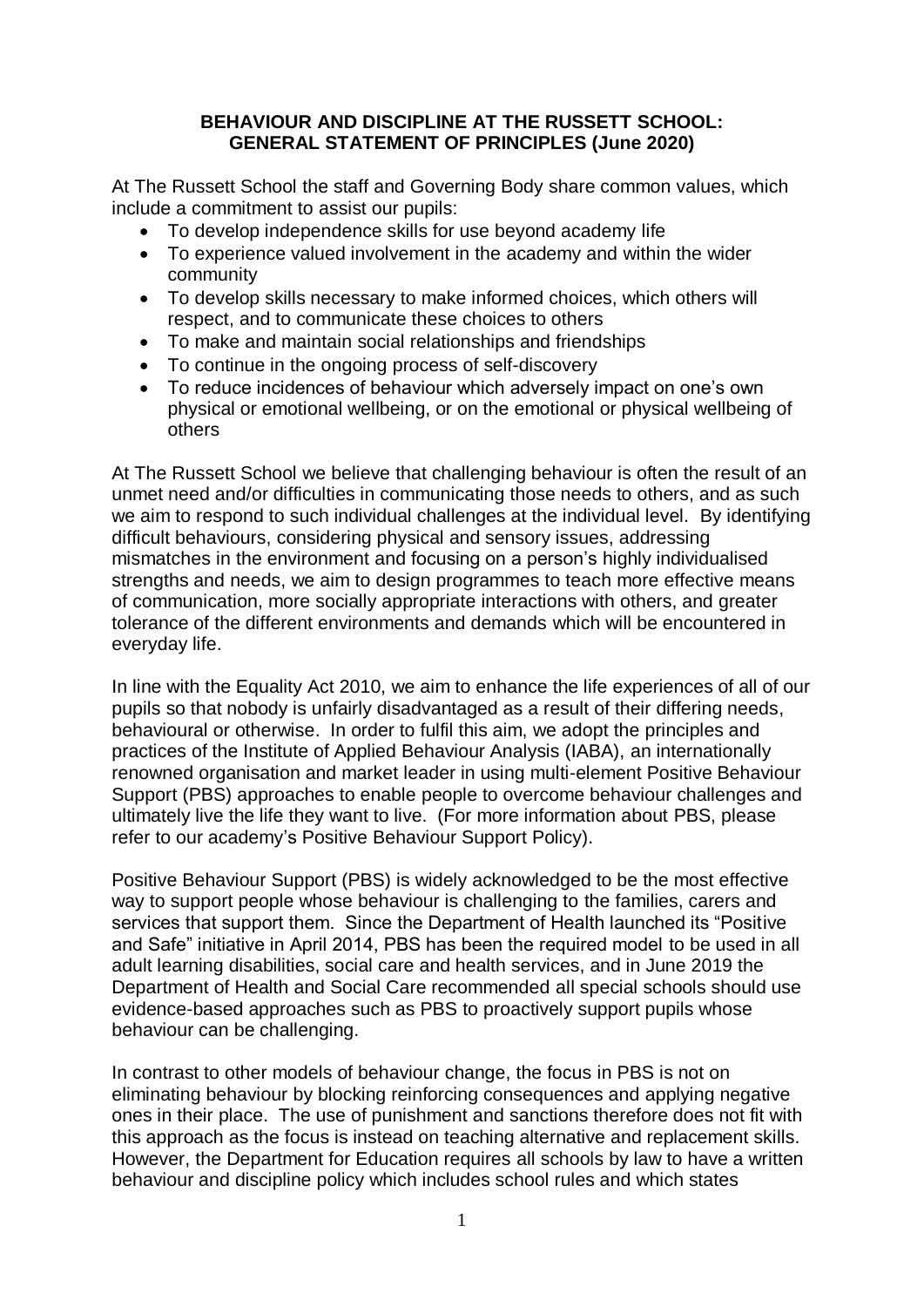explicitly that schools have the power to search for prohibited items and to list which items therefore must not be brought into school. This information consequently follows below.

## **ACADEMY RULES**

In line with Government requirements, The Russett School has devised the following academy rules, which are communicated to all parents and pupils via publication in this policy document. These rules focus on promoting a culture of care, cooperation, respect of oneself and others, and developing self-awareness and self-control in order to keep people safe. Our academy's Golden Rule is therefore "show you care for yourself and others" and pupils will be taught, supported and encouraged to:

- Be helpful and kind
- Care for each other
- Always do your best and let others do the same
- Be sensible around the academy and on the playground
- Always follow any classroom rules
- Be proud of yourself and your work
- Learn from any mistakes
- Always be safe

## SEARCHING PUPILS FOR PROHIBITED ITEMS

As for all schools in England, the Head Teacher and staff authorised by the Head Teacher at The Russett School have a statutory power to search pupils or their possessions, **with or without their consent\*,** if they have reasonable grounds to suspect they may be in possession of any of the following prohibited items:

- knives or weapons
- alcohol
- illegal drugs
- stolen items
- tobacco and cigarette papers
- fireworks
- pornographic images
- any article that the member of staff reasonably suspects has been, or is likely to be used to commit an offence, or to cause personal injury to, or damage to the property of, any person (including the pupil)

For the safety of all pupils and staff, the above items must not be brought into the academy and parents and pupils are made aware of these restrictions via the publication of this information in this policy and the Governing Body's "Behaviour and Discipline at The Russett School: General Statement of Principles" document, both of which are available on the academy's website. For the safety of all pupils and staff, the above items must not be brought into the academy.